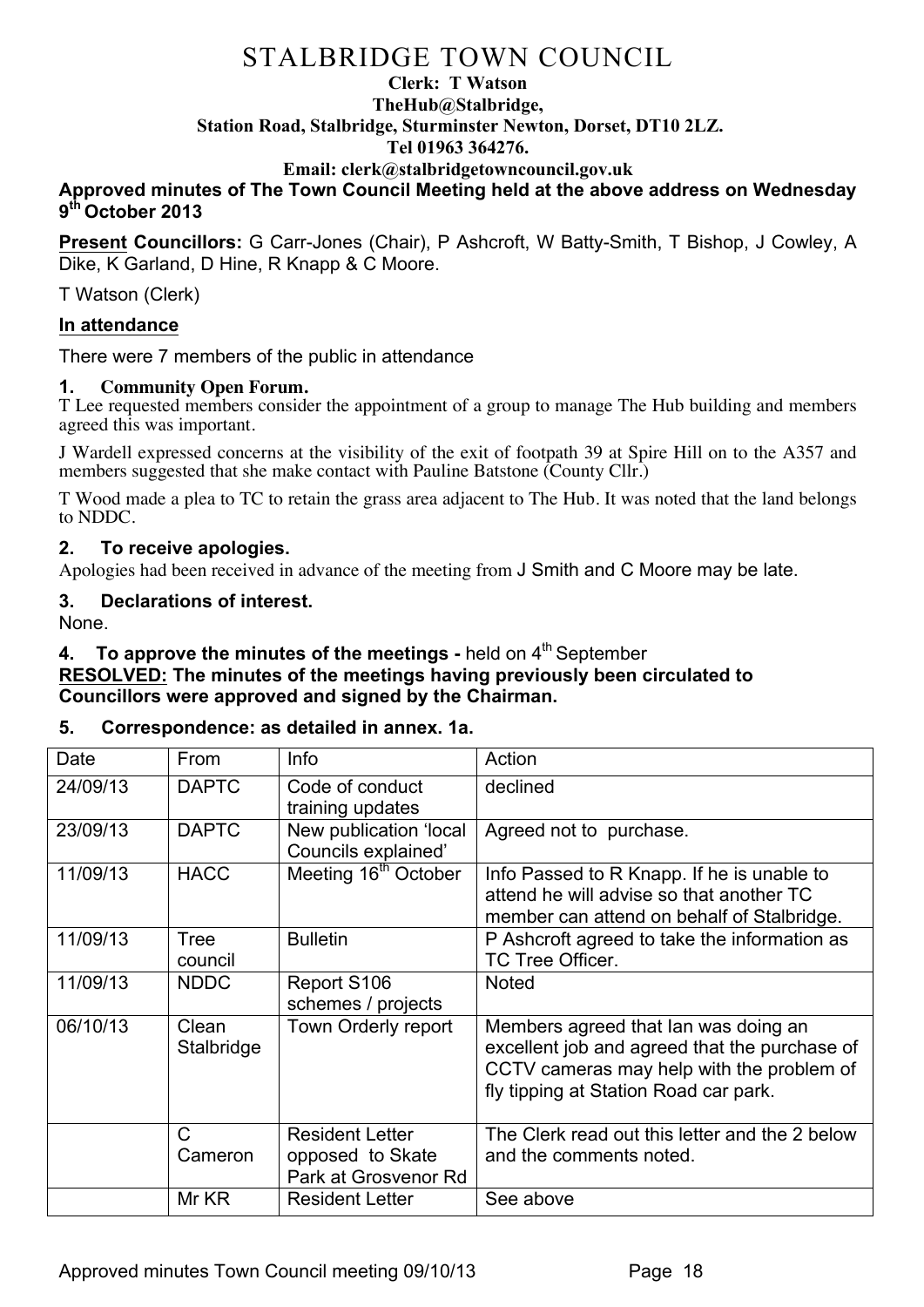**Clerk: T Watson TheHub@Stalbridge, Station Road, Stalbridge, Sturminster Newton, Dorset, DT10 2LZ. Tel 01963 364276.** 

#### **Email: clerk@stalbridgetowncouncil.gov.uk**

| Smith               | opposed to Skate<br>Park at Grosvenor Rd                           |           |
|---------------------|--------------------------------------------------------------------|-----------|
| Mr & Mrs<br>Woolley | <b>Resident Letter</b><br>opposed to Skate<br>Park at Grosvenor Rd | See above |

### **6. To consider the offer from NDDC to transfer the freehold of the land currently used as allotment gardens and the mature trees in conjunction with the proposed new development at Pond Walk and give further instruction.**

The tree officers report in conjunction with the outline planning application was considered. It was noted that the offer may include 6 previously pollarded mature Horse Chestnut trees of a moderate quality with an estimated remaining life expectancy of at least 20 years. There were some recommendations of tree works which may include the crowns being reduced due to cavities/decay at the previous pollarding points. Members agreed further investigation into the costs of maintaining the trees was required. A query was raised with regard the ownership of the hedge and some members hoped to gain some additional allotment land as part of the development. In general members felt that the freehold acquisition of the allotment gardens was a good thing for the Town.

**RESOLVED: There was general agreement to delegate the negotiation to G Carr-jones and the Clerk to get the best possible outcome for the Town.**

**7. Proposal that the Town Council write to the owner of the large leylandii trees on Jarvis Way which overhang the pavement on the east side and request that they are trimmed. G Carr-Jones**

Members understood that the trees have been trimmed but were still overhanging at a higher level. Residents have reported this to DCC Highways.

**RESOLVED: It was proposed and agreed to write to the land owner to thank them for trimming the trees and to ask for a more thorough cut to reduce the height and depth of the trees.**

**8. Proposal that the Town Council facilitates a Hub@stalbridge web site which incorporates the TC, Sub-Committees and community web sites. G Carr-Jones** Members reviewed the prototype site.

**RESOLVED: There was general agreement to move forward with the project and T Bishop offered to help.** 

### **9. Proposal that the TC remove the large tree in the Springfield hedge. J Cowley**

Members recalled that this had been previously brought to Council by a resident. J Cowley advised that as a fast growing tree, planted in the wrong place this Ash may be very costly to remove in the future. Some members were reluctant to remove a healthy tree.

#### **RESOLVED: There was general agreement to consult the residents adjacent on the removal of the tree.**

Items 10 and 11 were taken together.

- **10. To receive an application for funding for churchyard grass cutting from St Marys PCC and give further instruction.**
- **11. Proposal that the TC finance the grass cutting of St Marys Churchyard and appoint the preferred contractor in conjunction with the PCC. D Hine**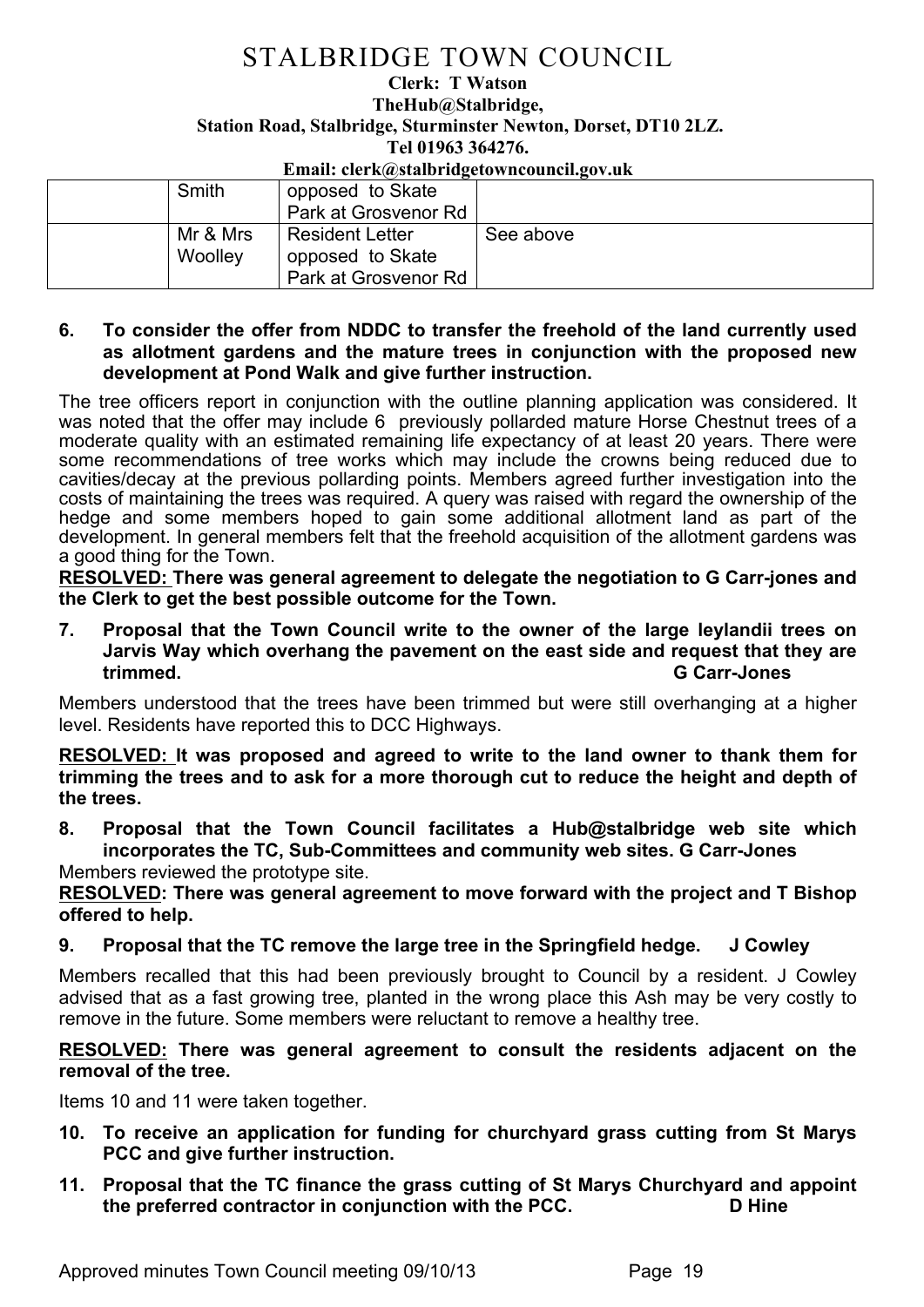#### **Clerk: T Watson TheHub@Stalbridge, Station Road, Stalbridge, Sturminster Newton, Dorset, DT10 2LZ. Tel 01963 364276.**

#### **Email: clerk@stalbridgetowncouncil.gov.uk**

D Hine explained the she felt that the TC should take on the responsibility for funding the grass cutting rather that the yearly current grant applications made by the PCC. Some members felt that the Churchyard could be cut less to allow for wild flowers and others felt that the present arrangement should remain. It was noted that the RBL is now looking after the laurel bushes. It was noted that that there is a charge made for burials and that the Churchyard is open to all.

**RESOLVED: The proposal that the TC finance the grass cutting of St Marys Churchyard and appoint the preferred contractor in conjunction with the PCC failed in voting and it was agreed to make a grant £2000 for Churchyard grass cutting for this financial year. In addition to this it was agreed to further investigate the costs for grass cutting at the Churchyard.**

**12. Proposal that the TC purchase a fridge, and equipment to facilitate serving hot drinks at The Hub. K Garland**

**RESOLVED: It was proposed and agreed to purchase a fridge, and equipment to facilitate serving hot drinks at The Hub.**

**13. Proposal to form a sub-committee to work on the terms of hire, charges and arrangements for the letting of The Hub. K Garland**

**RESOLVED: There was general agreement to keep the printing cost the same as those in the library and not to charge for public PC use at this stage. The following members were appointed to the sub-Committee: K Garland, D Hine & T Bishop.**

**14. To receive a report on the Jarvis field play area hedge / fencing and give further instruction.**

The Clerk advised that she had attended site with Westree who advised there is a lot more damage than initially presumed. They suggested that repairs should be carried out in winter to save money and patching of the fencing as it stands would be approx. £8-900. However, as there are so many holes or damaged pieces of fence the following options may be advisable. Laying the hedge along the rear of the field to thicken the hedge and enable easier maintenance in the future. Once re-established regular trims will prevent dogs and persons getting through and it will also be easier to fix the fence if still required as a secondary measure. To the right side as viewed from Cale Close it was suggested to plant a hedge of hawthorn or similar to discourage persons from shortcutting and damaging the fence at a cost of £600-£700 for planting and £600 P/A for trimming if carried out every year. If access is available for a tractor flail cutting would be approx. £200.00 P/A. Other options for fencing the play area would be Metal Palisade or Metal Railings, these would be extremely expensive but would require no further maintenance if galvanised and would be virtually vandal/tamper proof.

#### **RESOLVED: There was general agreement to investigate further prior to taking any remedial action.**

### **15. To receive a report on DC highways position on the Duck Lane parking problem.**

It was recommended at the narrow section and near the bend there could be a 'no parking' double yellow line section to keep access clear for fire appliances, refuse collections etc. The following options were offered by DCC Highways:

1. Allow parking only at certain times to include the school start/finish times. Allow parking at evenings and weekends as a complete full time restriction may cause problems for residents and their visitors. Possible times could be 'No parking Mon-Fri 9.30am to 2.30pm'. This still allows evenings and weekends and allows school drop off/pick up, but stops all day parking.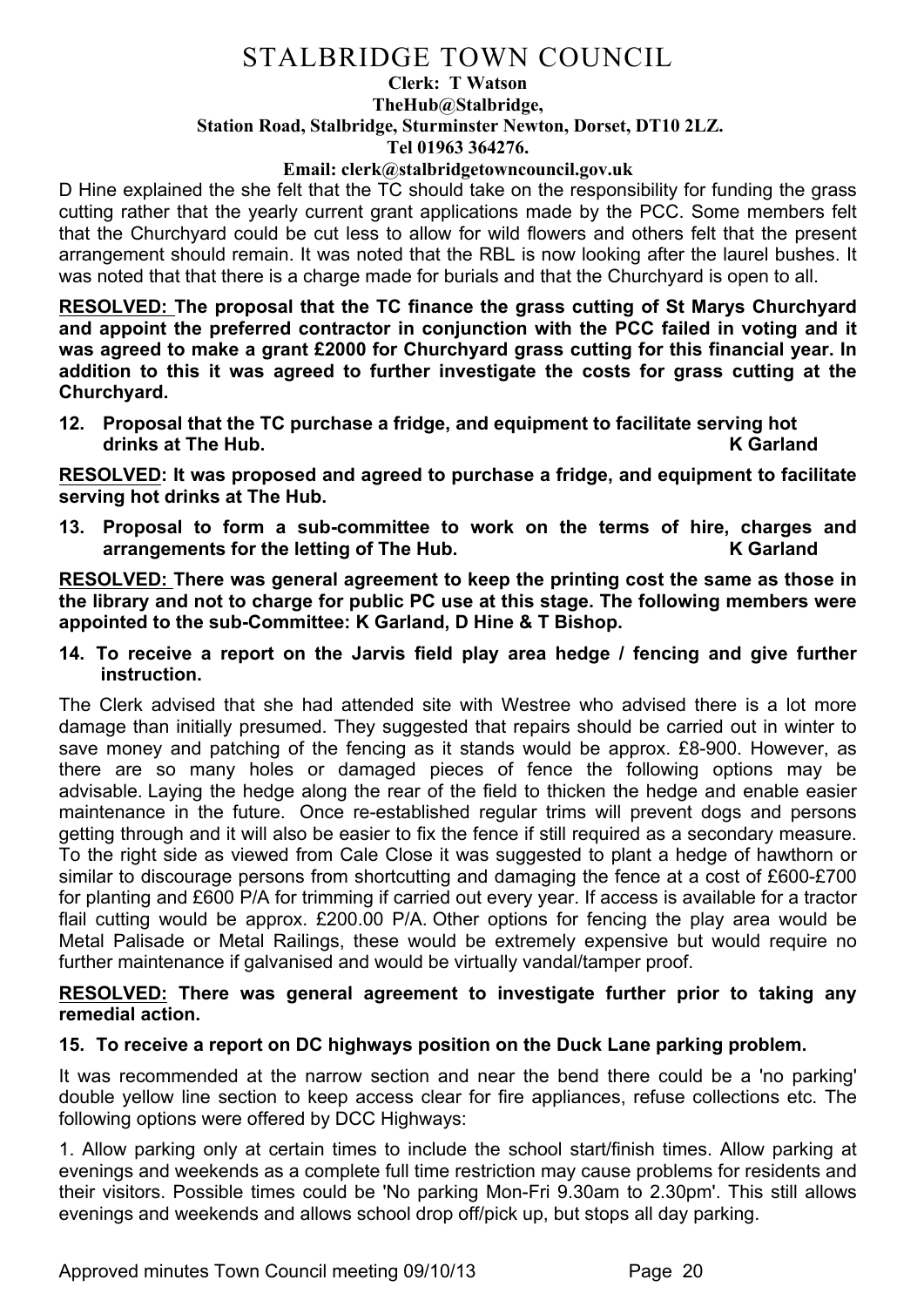## **Clerk: T Watson TheHub@Stalbridge, Station Road, Stalbridge, Sturminster Newton, Dorset, DT10 2LZ. Tel 01963 364276.**

**Email: clerk@stalbridgetowncouncil.gov.uk**

2. Ban parking at a certain hour in the day to stop the all-day parking? e.g. 'No parking Mon-Fri 1pm to 2pm'

## **RESOLVED: It was proposed and agreed to go for option 1.**

**16. To receive a request from the Library Management Group Sub-committee to replace the double yellow lines outside the library with single yellow lines and a parking restriction 6pm - 8am and give further instruction.**

T Lee advised that the double yellow lines presented a significant problem for Library volunteers who were unable to park. He also felt that they were detrimental to the aim of reversing the national decline in book issues. GCJ advised the previous lines had been covered up when the road was resurfaced as part of the building of Stapleford Court and NDDC had now reinstated them. An adjacent resident was strongly opposed the removal of the lines as they facilitate adequate access to her drive. Residents of Stapleford Court present also agreed that the lines should be retained. Members of the Library Management Sub-Committee felt that the car park was busier and that 2 spaces had been lost when The Hub was built. Further consideration was given to all day parking and scope for the provision of additional spaces.

**RESOLVED: There was general agreement to carry out a survey of the car park including the use of the disabled spaces and report back at a future meeting.**

### **17. Finance.**

**a. To approve the accounts as presented in annex 1b. For payment.**

| <b>HMRC</b>                      | Tax & NI October                                      | £83.52    |
|----------------------------------|-------------------------------------------------------|-----------|
| T Watson                         | Salary October                                        | £775.00   |
| T Watson                         | in lieu of open day refreshments                      | £8.63     |
| T Watson                         | In Lieu of Stamps                                     | £14.40    |
| <b>BT</b>                        | Internet services                                     | £130.92   |
| BT                               | Line 364177                                           | £29.35    |
| BT                               | Line 364276                                           | £29.85    |
| K Garland                        | in lieu of open day and civic refreshments            | £24.46    |
| C Moore                          | in lieu of open day BBQ                               | £145.45   |
| Direct office supplies           | Stationary                                            | £19.27    |
| Direct office supplies           | <b>Printer Toner</b>                                  | £394.12   |
| J Rabbetts                       | Taxi to transport meeting Sherborne                   | £10.00    |
| Dike & Son                       | Civic catering                                        | £92.00    |
| Midwest Office                   | Printer cartridges Clerk                              | £47.51    |
| Total Gas & Power                | Gas Library 31.07-31.08.13                            | £8.02     |
| <b>Total Gas &amp; Power</b>     | Gas Library 31.05-30.06.13                            | £8.05     |
| V McMannus                       | In lieu of bunting                                    | £52.90    |
| T Watson                         | In lieu of Key Cutting HUB                            | £12.24    |
| <b>IK Services</b>               | In Lieu of purchase of barrier tape                   | £10.27    |
| <b>Cutting Edge Technologies</b> | <b>Reception PC points</b>                            | £177.36   |
| <b>Inwood Estate</b>             | Rent playing fields 1/2 yearly 2nd instalment 2013/14 | £1,670.00 |
| Harrier Garden Services J Ayres  | Jarvis field mowing 3rd of 4 instalments              | £516.15   |
| <b>Bartlett Carpets</b>          | Library flooring                                      | £2,345.02 |
| Westree                          | Repair Jarvis field fence                             | £54.00    |
| Custom security                  | Auto door openers                                     | £6,364.80 |
| <b>Williams Florist</b>          | lavender for the Hub                                  | £143.72   |

Approved minutes Town Council meeting 09/10/13 Page 21